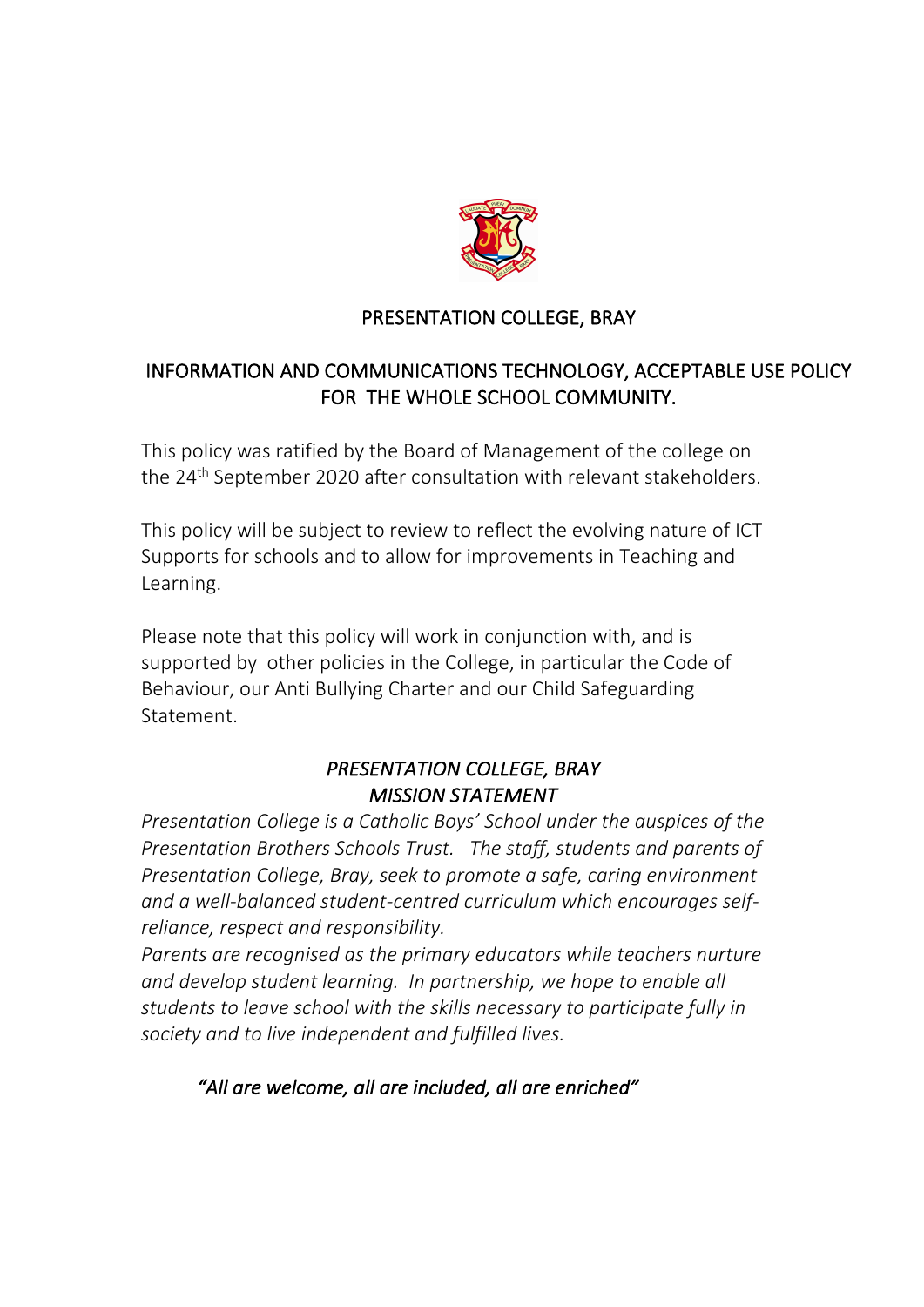### ACCEPTABLE USE POLICY

This policy is intended to support the Acceptable Use of the School ICT equipment/resources, both within the physical school setting and also in a remote Teaching and Learning environment where students and teachers may have to continue their engagement from outside of school in the event of school closures. Such situations may arise at times of extreme adverse weather conditions, and at times of the threat of a global pandemic such as the Covid 19 situation.

The school's information and communications technology resources, most notably the provision of Chrome books to support students learning in a flexible manner and including email, internet access, and intranet are provided for educational purposes. These resources are provided as an educational tool, the purpose of which is to enhance teaching and learning. The Board of Management has prioritised provision of the most up to date ICT resources and fully recognises the value of ICT to the college community. While the safety of each member of the school community is a prime concern, the Board is also concerned for the good reputation of the College. The consequences for any action which might damage the reputation of the College or lead to legal actions or claims against the College will rest with the perpetrator of said actions. Access by students to ICT resources is allowed only under the direct supervision or direction of a teacher.

The borrowing of Chrome Books is subject to a strict Loan Agreement, whereby parents and students are asked to sign a declaration of responsibility in advance of the school property being loaned out. I have attached a copy of the Chrome Book Loan policy as part of this document.

Filtering software will be used in order to minimise the risk of exposure to inappropriate material. The College will regularly monitor Internet access. Virus protection will be installed and regularly updated. Adherence to the following policy is necessary for continued access to the school's technological resources.

#### Users must

#### 1. Respect and protect the privacy of themselves and others.

- o Use only assigned accounts. Passwords must be protected. Any use of ICT under a password will be the responsibility of the person to whom the password was assigned.
- o Not view, use, or copy passwords, data, or access networks to which they are not authorised. Use of privately owned devices to access College networks is strictly prohibited.
- o Not distribute private information about others or themselves.
- o Not have access to chat rooms or other electronic communication without school approval and in the case of students, teacher supervision.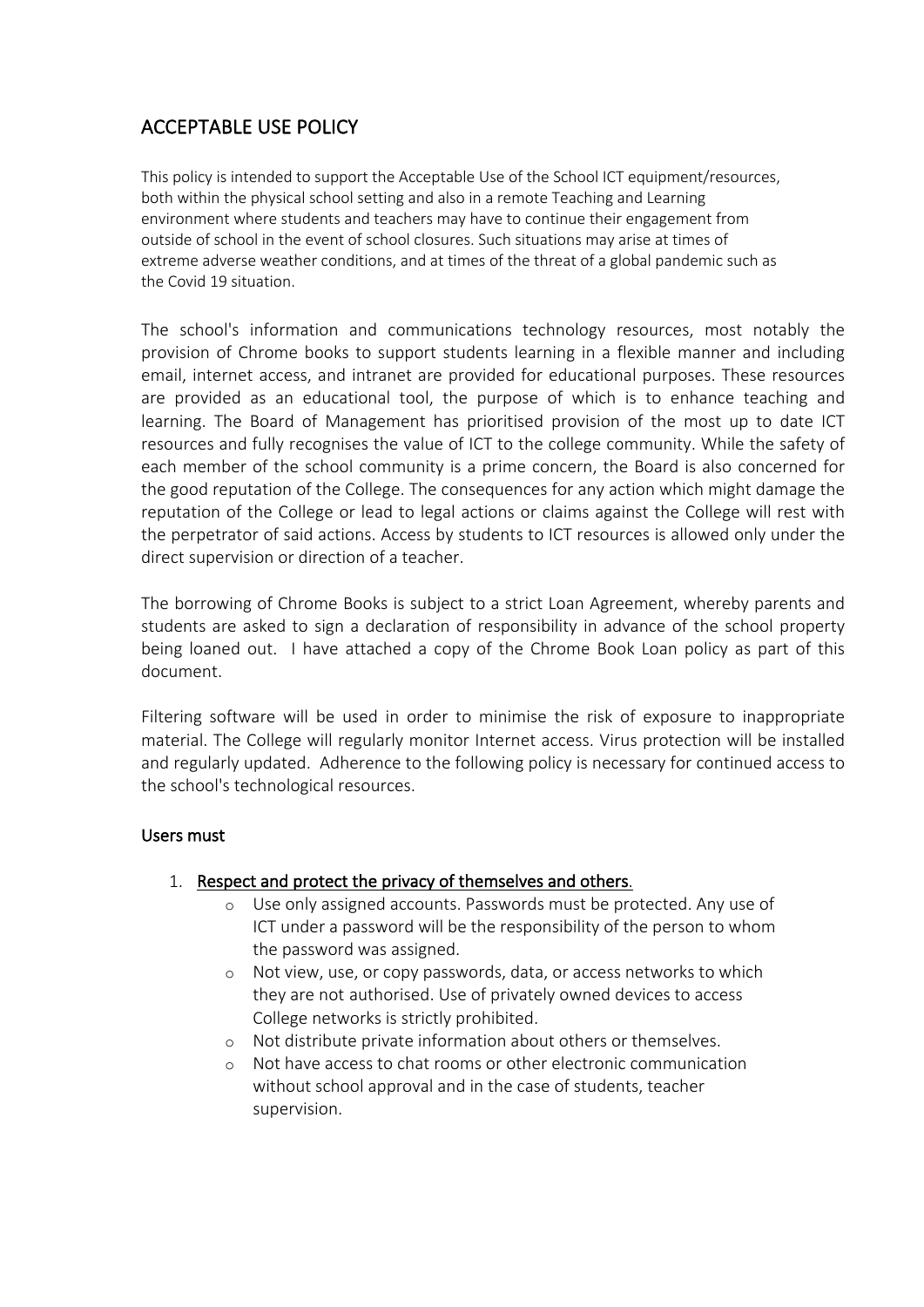#### 2. Respect and protect the integrity, availability, and security of all electronic resources.

- o Observe all network security practices. The use of personal data storage devices, eg. flash drives, is strictly prohibited.
- o Report security risks or violations to a teacher, tutor, year-head or management.
- o Not destroy or damage data, networks, or other resources that do not belong to them, without clear permission of the owner.
- o Not download or install any software, shareware and freeware.
- o Not create or willfully disseminate computer viruses. Be sensitive to the ease of spreading viruses and take steps to ensure that discs and files are virus free.
- o Not alter, view or change computer settings or system configurations.

### 3. Respect and protect the intellectual property of others.

- o Not infringe copyrights (no making illegal copies of music, games, films etc).
- o Not plagiarise.

### 4. Respect and practice the principles of community.

- o Any intrusion or disruption to a teachers' online class will be deemed a very serious breach of the College's Code of Behaviour. Such intrusions refer to both students within the College, and any persons from outside the domain who have been granted access.
- o Communicate only in ways that are kind and respectful. Cyber bullying is a very serious issue. Users must refrain from any form of communication which could constitute bullying.
- o Not access social networking sites.
- o Report threatening or discomforting materials to a teacher.
- o Not intentionally access, transmit, copy, or create material that violates the school's code of conduct (such as messages that are pornographic, threatening, rude, discriminatory or meant to harass).
- o Not intentionally access, transmit, copy, or create material that is illegal (such as obscenity, stolen materials, or illegal copies of copyrighted works).
- o Not use the resources to further other acts that are criminal or violate the school's code of conduct.
- o Not send spam, chain letters, or other mass unsolicited mailings.
- o Not buy, sell, advertise, or otherwise conduct business, unless approved as a school project.

Consequences for Violation. Violations of these rules may result in disciplinary action, including verbal warnings, contact with parents/guardians of students, loss of a student's privileges to use the school's information technology resources and in extreme cases suspension or expulsion.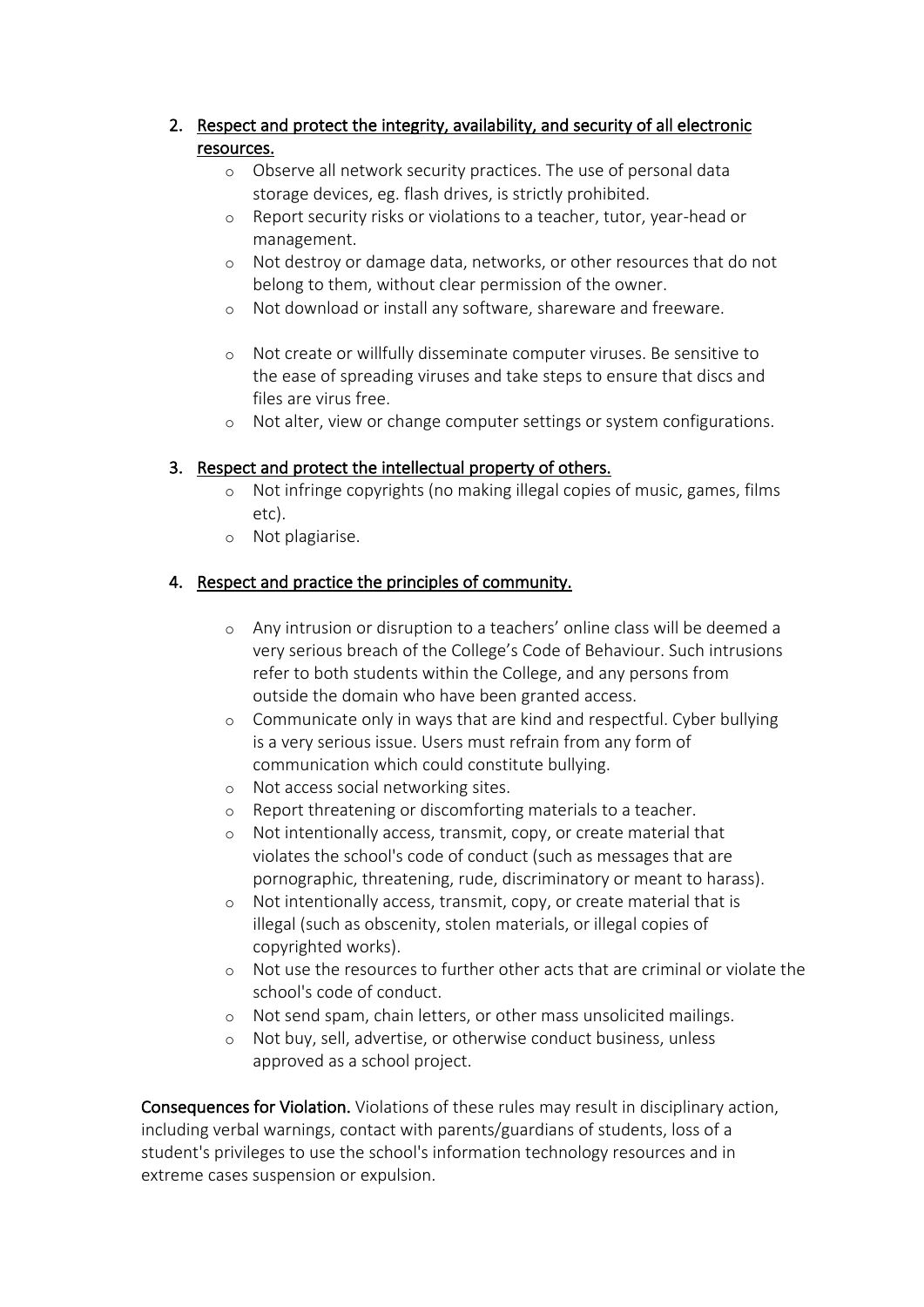Supervision and Monitoring. School and network administrators and their authorised employees monitor the use of information technology resources to help ensure that uses are secure and in conformity with this policy. College authorities reserve the right to examine, use, and disclose any data found on the school's information networks in order to further the health, safety, discipline, or security of any student or other person, or to protect property. They may also use this information in disciplinary actions, and will furnish evidence of crime to law enforcement.

I would please ask all parents/guardians to discuss the elements of this policy with your son to ensure that he is familiar with the College's ICT Acceptable Use Provision.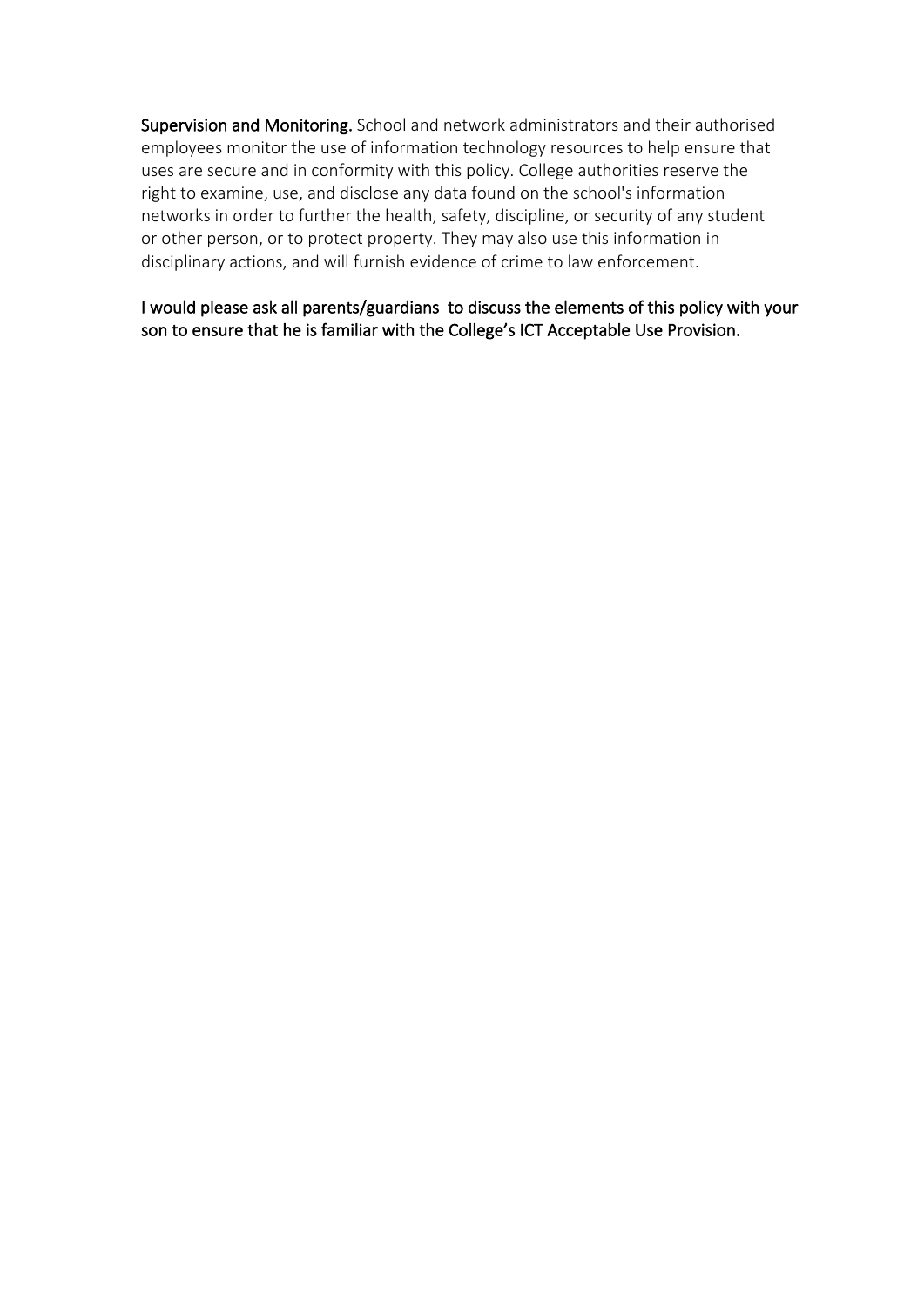

### **Chromebook Loan Policy**

In the event of a school closure, Presentation College can loan its limited stock of Chrome Books to students.

Priority will be given to students without technology at home in the following year group order:

6th Years 5th Years 3rd Years 1st Years 2nd Years Transition Years

Within each Year group, students with Additional Learning Needs will be prioritised.

Students or their parents can request the loan of a Chrome Book by email to kconroy@presbray.com

Students and Parents must read and agree to a Chrome Book loan agreement before taking possession of the Chrome Book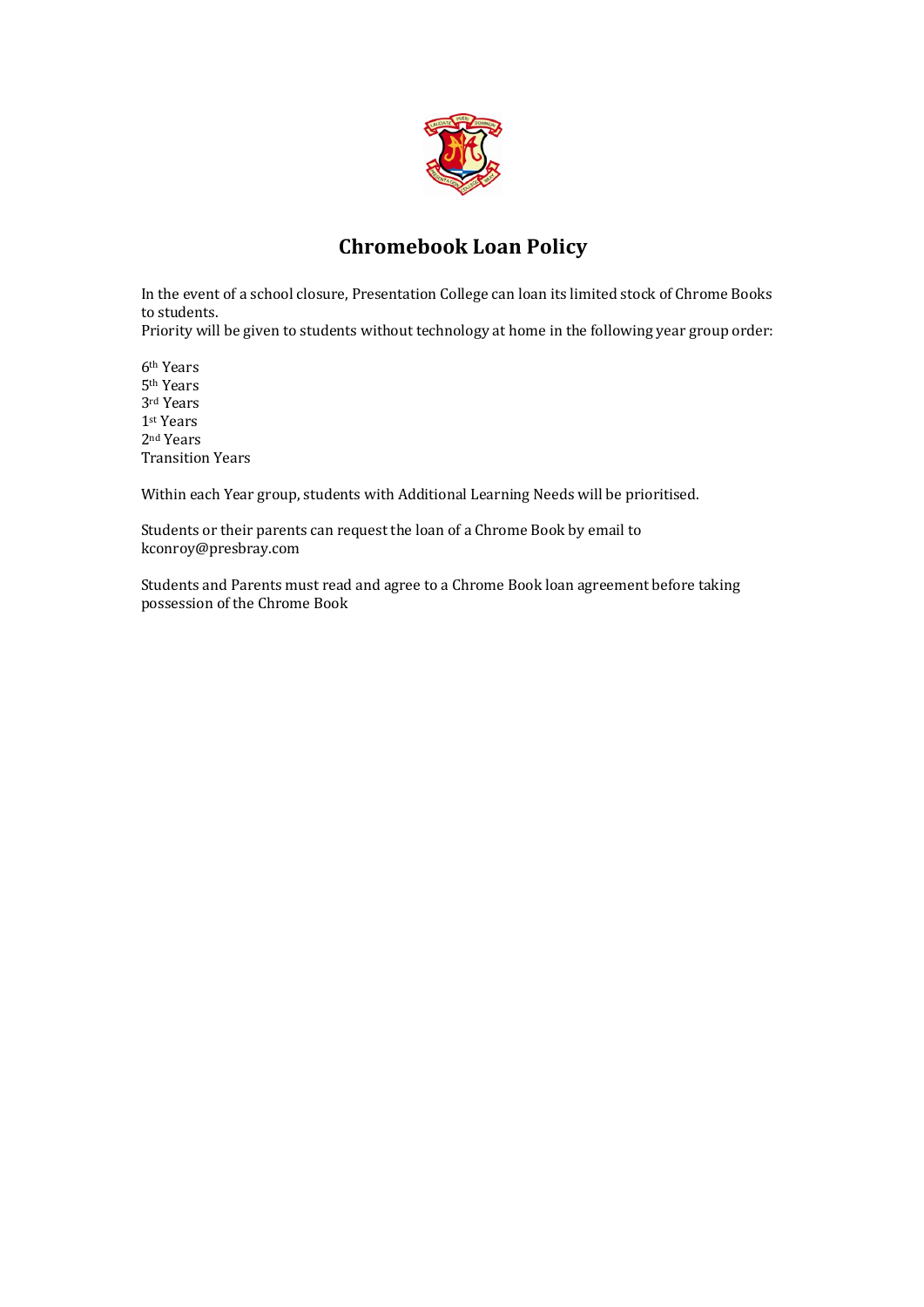

### **CHROMEBROOK LOAN AGREEMENT**

**Student Name: Year: Chromebook ID**

One Chromebook and charger are being loaned to the Student/Borrower and are in good working order. It is the Student's responsibility to care for the equipment and ensure that it is retained in a safe environment.

This equipment is, and at all-time remains, the property of Presentation College, Bray ("Pres"), and is herewith lent to the Student for educational purposes only for use during school closure. Students shall have no expectation of privacy with respect to the Chromebooks provided by the school or any materials therein. The school may inspect the Chromebooks and review materials therein at any time with or without notice.

The Student may not deface or destroy this property in any way. Inappropriate use of the machine may result in the Student losing their right to use this computer. The equipment will be returned to the school when requested by Pres. The Student may not install or use any software other than software owned or approved by the school. One user account with specific privileges and capabilities has been set up on the Chromebook for the exclusive use of the Student to which it has been assigned. The Student agrees to make no attempts to change or allow others to change the privileges and capabilities of this user account. The Student agrees to make no attempts to add, delete, access, or modify other user accounts on the Chromebook and on any school-owned computer.

Identification and inventory labels/tags have been placed on the Chromebook. These labels/ tags are not to be removed or modified. If they become damaged or missing, contact tech support for replacements. Additional stickers, labels, tags, or markings are not to be added to the Chromebook. A Google Apps for Education account is available for each Student to use for appropriate academic communication with other students and staff members.

The school will require reimbursement from, or on behalf of, students for any damage to, loss of, or failure to return school property. The full cost of replacement **for the Chromebook is €250.** Student and parent acknowledge and agrees that their use of the school Property is a privilege and that by student and parent agreement to the terms hereof, student acknowledges their responsibility to protect and safeguard the school property and to return the same in good condition and repair upon request by Presentation College.